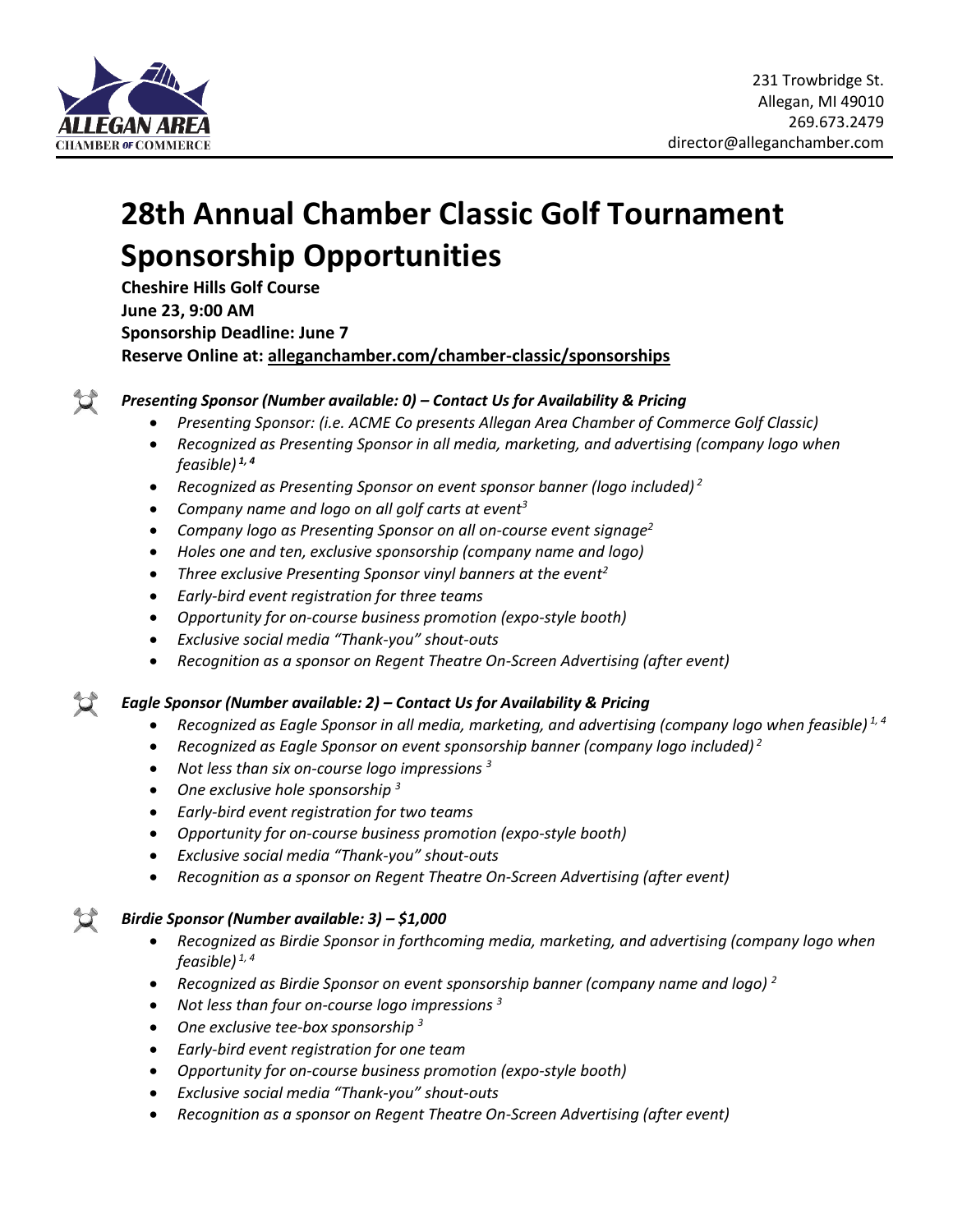### *Event Sponsor – \$500*

- *Recognized as Event Sponsor in forthcoming media, marketing, and advertising (company logo when feasible) 1, 4*
- *Recognized as Event Sponsor on event sponsorship banner <sup>2</sup>*
- *Inclusion on Event Hole signage (nine tee-box logo impressions) <sup>3</sup>*
- *Tee-box hole sponsorship <sup>3</sup>*
- *Opportunity for on-course business promotion (expo-style booth)*
- *Exclusive social media "Thank-you" shout-outs*
- *Recognition as a sponsor on Regent Theatre On-Screen Advertising (after event)*



### *Chipping In Sponsor – \$250*

- *Recognized as Chipping In Sponsor on Event Banner (company name and logo) <sup>2</sup>*
- *Inclusion on Chipping In event signage (three additional on-course impressions) (company name and*   $logo$ <sup>3</sup>
- *Tee-box or green-side hole sponsorship (company name and logo) <sup>3</sup>*
- *Opportunity for on-course business promotion (expo-style booth)*
- *Exclusive social media "Thank-you" shout-outs*
- *Recognition as a sponsor on Regent Theatre On-Screen Advertising (after event)*



### *Hole Sponsor – \$50*

- *Tee-box or green-side hole sponsorship (company name and logo) <sup>3</sup>*
- *Opportunity for on-course business promotion (expo-style booth)*
- *Exclusive Allegan Area Chamber of Commerce social media "Thank-you" shout-outs*
- *Recognition as a sponsor on Regent Theatre On-Screen Advertising (after event)*

*<sup>1</sup> Applies to marketing arranged after commitment of sponsorship*

*<sup>2</sup>Banner lead time requires commitment of sponsorship no later than June 7*

- *<sup>3</sup>Signage lead time requires commitment of sponsorship no later than June 7*
- *4 Excluding individual company social media "Thank-you" shout-outs*